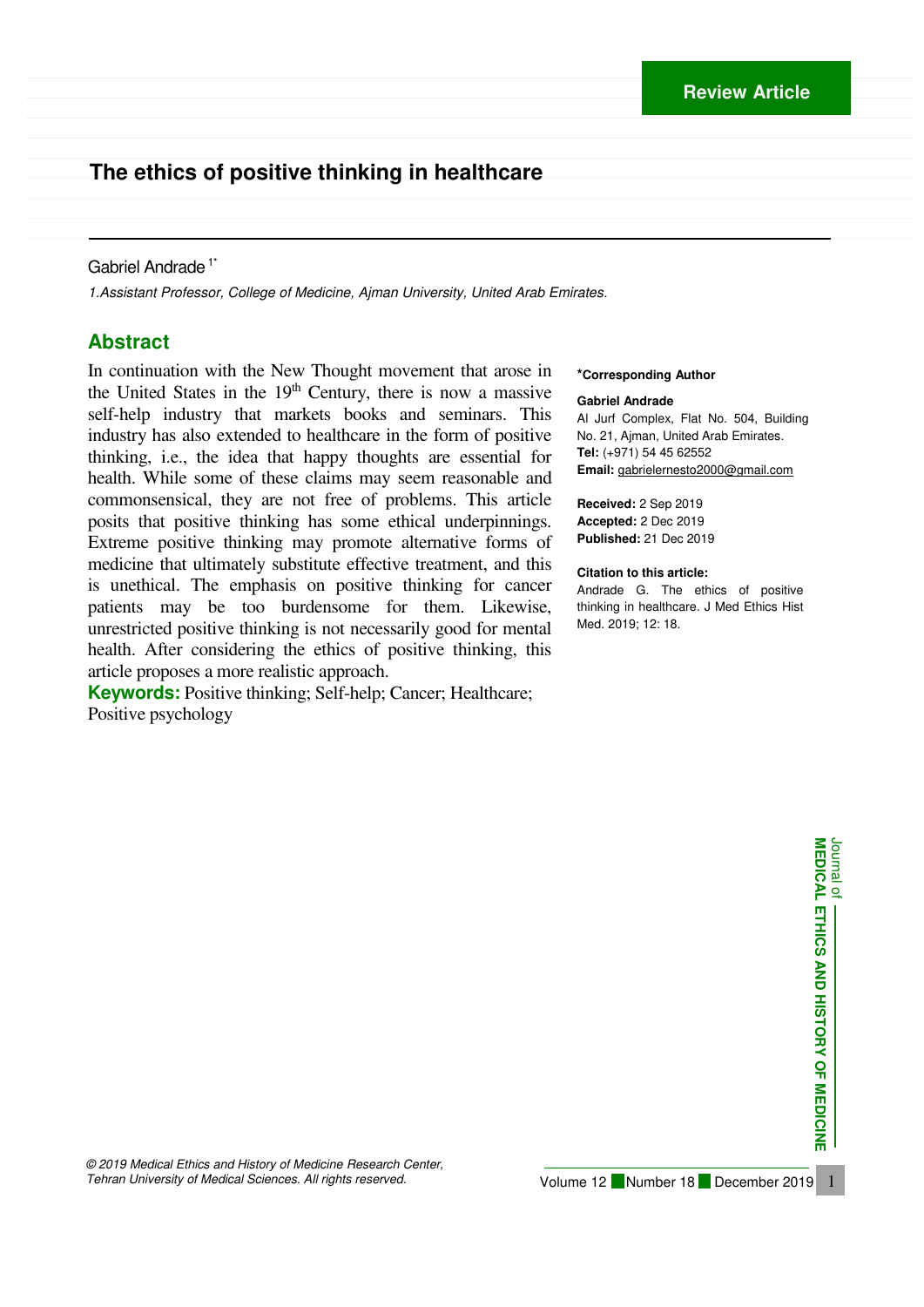# **Introduction:**

# *Pessimism and Optimism as Philosophies*

**"**Positive thinking" suggests that in order to accomplish good things and pursue happiness, human beings must constantly have positive thoughts and prevent negative thoughts from entering their mind. This can be done by envisioning success, repeating constant affirmations, continuously saying good things to oneself in order to build selfesteem, and arousing happy thoughts that may block stressing ideas from one's mind.

In the last three decades, this trend has been massively popular in psychology, and it has also been extended to healthcare and the business world. Positive thinking is also the foundation of the self-help industry, which is estimated to make around 10 billion US\$ every year in products such as books and seminars. The healthcare industry has also borrowed ideas from this movement by assuring patients that their prognosis will be dramatically improved if they think positive thoughts.

**EXAMPLE 12 Number 18** December 2019<br> **2** Volume 12 Number 18 December 2019<br> **2** Volume 12 Number 18 December 2019<br> **2** Volume 12 Number 18 December 2019 Although it may seem like a recent phenomenon (with all the marketing techniques of advanced capitalism), in fact, positive thinking is a very ancient movement, long defended by many philosophers. Some philosophers are optimists; others are pessimists. The dialectic between optimism and pessimism is an ancient one, and to a certain extent, discussions about the merits of positive thinking in healthcare and elsewhere reflect this ancient dialectic.

Pessimist philosophers are prone to see the

world as a hopeless place. Perhaps the most notorious of all pessimist philosophers, Arthur Schopenhauer, presented this view in no ambiguous terms: "Human life must be some kind of mistake. The truth of this will be sufficiently obvious if we only remember that man is a compound of needs and necessities hard to satisfy; and that even when they are satisfied, all he obtains is a state of painlessness, where nothing remains to him but abandonment to boredom. This is direct proof that existence has no real value in itself; for what is boredom but the feeling of the emptiness of life?" (1). Although he founded no school of philosophy, Schopenhauer had considerable influence over thinkers such as Nietzsche and Freud, both of whom also leaned towards grim understandings of human nature and the world. More recently, philosopher David Benatar is so disappointed with life, that he makes the ethical case for *not* having children: "Each one of us was harmed by being brought into existence. That harm is not negligible, because the quality of even the best lives is very bad – and considerably worse than most people recognize it to be. Although it is obviously too late to prevent our own existence, it is not too late to prevent the existence of future possible people" (2).

By contrast, religious thinkers tend to affirm the other end of the spectrum, i.e., optimism. In their view, inasmuch as the world is God's creation, by necessity it is a good place. Obviously, there appear to be many imperfections in the world, but these philosophers typically go to great lengths in order to prove that those imperfections are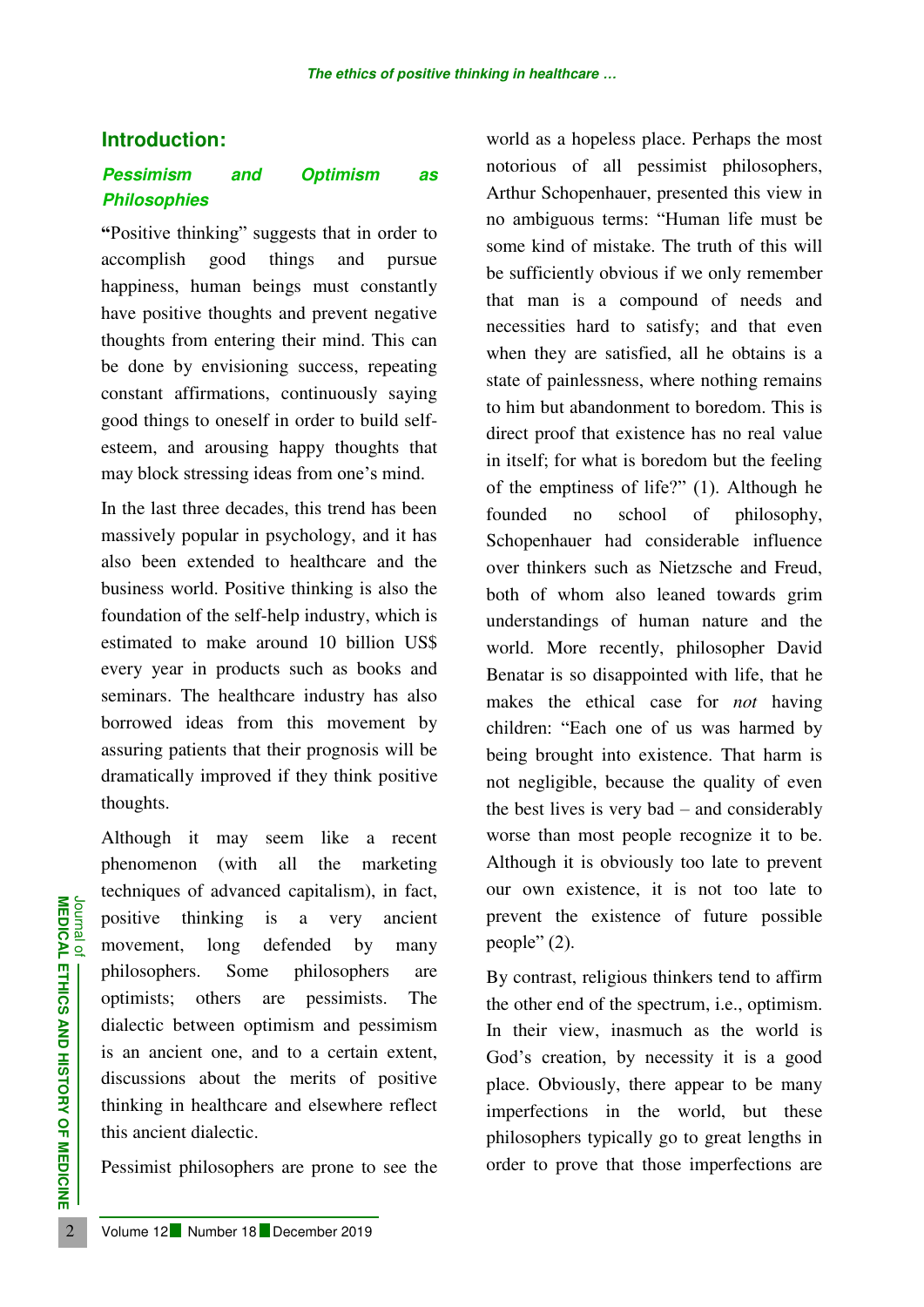### *Andrade G.*

actually part of a cosmic plan for a greater good. This approach, known as "theodicy", attempts to justify God's ways to man, and by doing so, attempts to present the world in an optimistic light. Perhaps the most notorious philosopher in this regard was Leibniz, who affirmed that this is by necessity "the best of all possible worlds" (3).

Leibniz' brand of optimism was more cosmic, and it did not provide much solace to people. In his philosophy, the world may seem like a terrible place, but in fact, it is the best one there can ever be. By contrast, some American philosophers and religious authors were presenting a more radical form of optimism by the  $19<sup>th</sup>$  century. This school of thought came to be known as New Thought (4), and its main principle was that "our mental states are carried forward into manifestation and become our experience in daily living" (5). This basically means that our minds are sufficiently powerful to bring about whatever we desire, also presented in the phrase "mind over matter". In religious terms, this was upheld by the Christian Science, a movement founded by Mary Baker Eddy, whose main thesis is that disease is fundamentally a state of mind that can be mentally reversed.

In the late  $20<sup>th</sup>$  century, this approach was additionally upheld by New Age spirituality. New Age actually encompasses a wide variety of beliefs, but one of its recurring themes is the appeal to Hindu idealist traditions. According to these doctrines, the material world is an illusion, and it can be changed with the power of the mind. As we

shall see, *The Secret*, a major promoter of positive thinking, relies on a variant of Hindu idealism adapted to Western cultural markets.

This is in fact a major shortcoming of positive thinking in the West. In non-Western cultures, there are numerous traditions that posit specific ideas about wellness. In the last century, these ideas have been introduced in Western cultures, and they have been applied in very different contexts from where they originally arose. The result has often been a misapplication of these ideas to entirely different cultural settings (such as Ayurvedic medicine in the West), with negligible results.

Schopenhauer's gloomy approach is certainly not supportive of health. Although Schopenhauer was not apologetic about suicide, his pessimistic views about the human condition and the purpose of life may easily lead to neglect of health, for one may wonder what the point of healthy living is, if life is horrible anyways. Yet, the kind of optimism embraced by Leibniz and the New Thought movement is not without its problems. In fact, although Voltaire's *Candide* is not an entirely accurate representation of Leibniz's philosophy, he did raise a legitimate criticism: sometimes optimism can be as cruel as pessimism. To tell someone that they must cheer up in the face of tragedy because this is the best of possible worlds, or because in every crisis there is an opportunity, is despotic on its own.

Voltaire was not a pessimist. In fact, he seemed to lead a happy life, and he was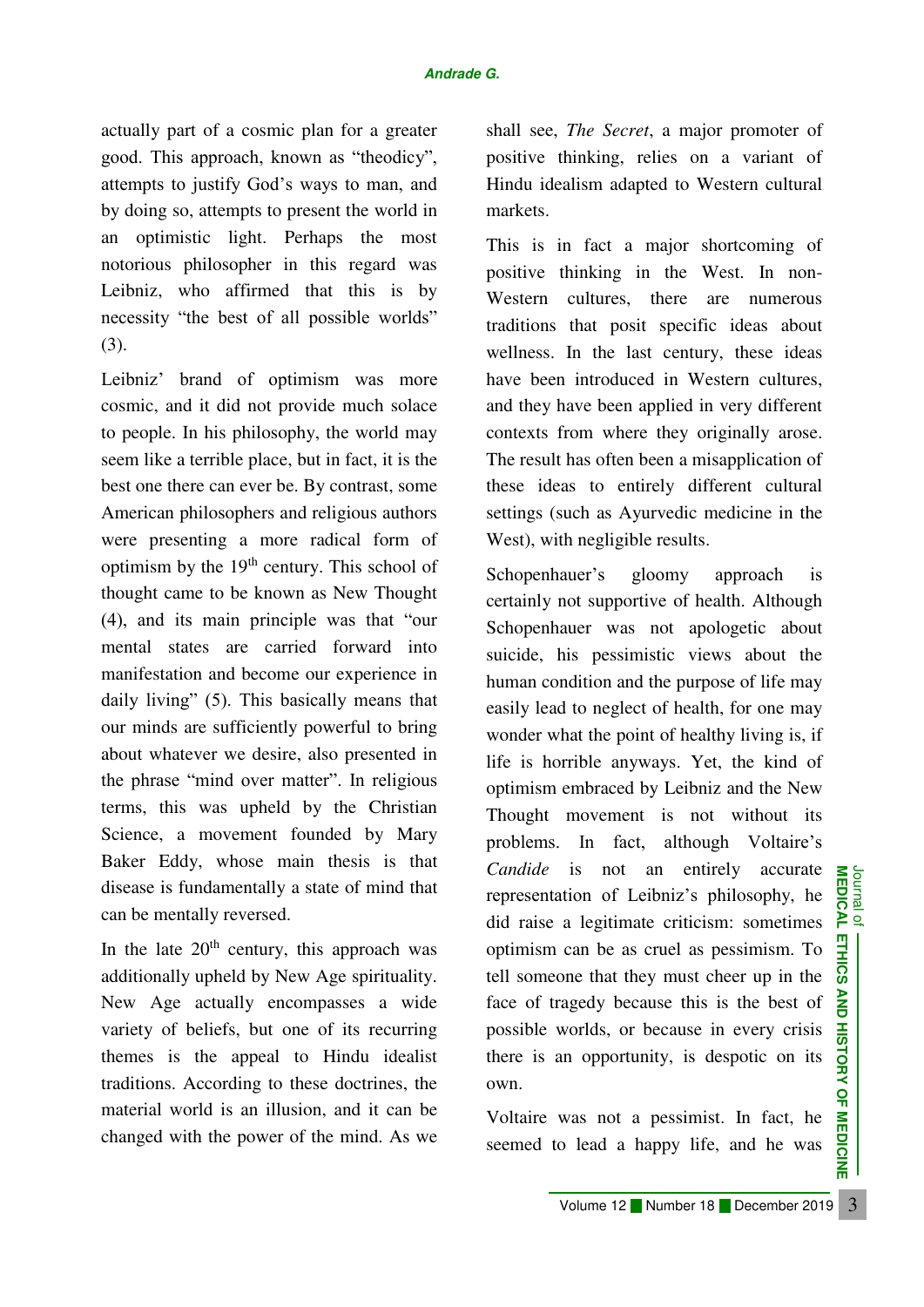confident that Enlightenment was guiding humanity through a good path (6). However, he was aware that optimism can be problematic as well, especially by compelling people to put a smile on their faces when the circumstances do not allow for it.

This middle-ground position ought to be defended as the philosophical approach in healthcare. Patients should be encouraged to cheer up as far as possible, because optimism can be a good strategy in healthcare. Physicians such as Patch Adams should be ethically praised for their efforts to bring joy to patients through comedy. But ethics also require that limits be placed on the positive thinking trend that is becoming increasingly popular in healthcare, since unrestricted optimism feeds magical thinking (as in mind-over-matter thinking), and the fostering of delusions can never be ethical. As it is usually the case with magical thinking, positive thinking encourages an excessive illusion of control (the tendency to overestimate the ability to control events), and this illusion can lead to unethical outcomes (7).

**EXECTED AND FORMAT CONSUMERED AND FORMAT CONSUMERED AND AND SOCIETAL ENERGY CONSUMERED SOCIETAL ENERGY CONSUMERED AND SOCIETAL ENERGY CONSUMERED AND AND AND AND SOCIETAL TO MEDICINETY AND AND AND SOCIETAL TO MEDICINETY OF** Furthermore, unrestricted positive thinking has significant downsides in terms of psychological development, cultivation of healthy habits and care of terminally ill patients, as well as detrimental, larger societal effects. In what follows, I shall explore the ethics of positive thinking in healthcare, pointing out what is reasonable and acceptable, and also highlighting how positive thinking in healthcare sometimes becomes unethical. I will work under the hypothesis that, with some exceptions, positive thinking has increasingly become unethical in healthcare, and healthcare professionals need to be aware of this in order to make the necessary corrections.

# *Positive Thinking and General Health Effects*

For many centuries, people have had the intuition that stress has detrimental effects on health. Hans Selye's studies began to empirically test this hypothesis, and his case was fairly convincing, even though there are some concerns about the motivations of his research (he was financed by tobacco companies, who were interested in placing guilt on stress for many diseases, so as to release tobacco of responsibility for health failings) (8). This was even more impressively confirmed by Robert Ader in a famous experiment (9). He fed rats with a combination of saccharin-laced water, and the drug Cytoxan to induce nausea and taste aversion. This combination induced classical conditioning in rats, who came to associate the saccharine-laced water with the drug. Afterwards, the rats were fed only the saccharine-laced water, but they died in great numbers nevertheless. Ader concluded that even without taking the drug, the rats' immunological system had been suppressed with the mere stress of drinking water that had previously been associated with nausea through classical conditioning.

This experiment laid the basis for what has been called the field of psychoneuroimmunology. This discipline purports to study the interactions between the nervous system and the immune system, and as Ader's experiment adequately proves, high levels of stress result in a diminished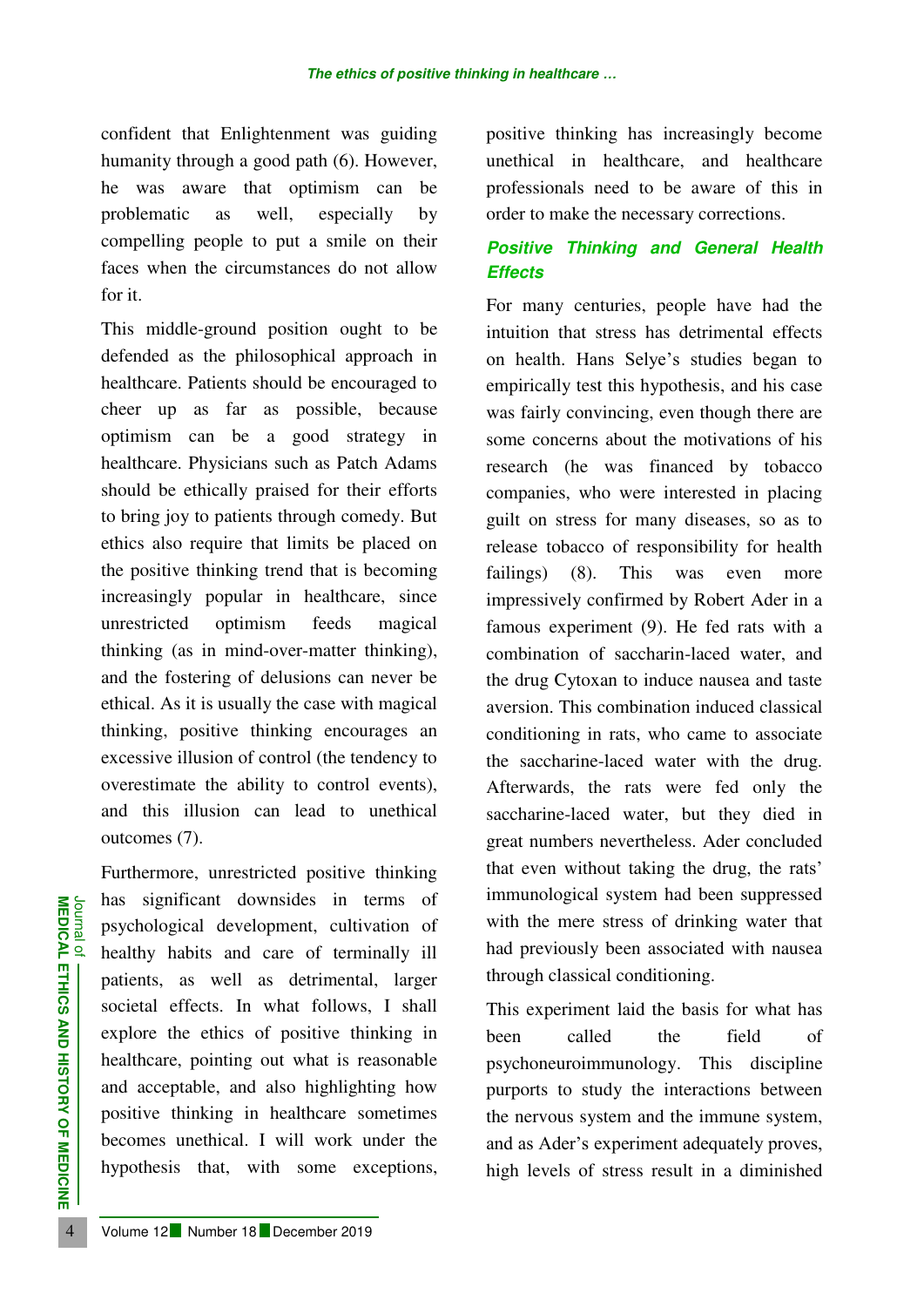immunological response, and therefore greater exposure to sickness.

It is also true that placebo effects can be powerful, and may be effective in up to 30% of their applications (10). In that regard, encouraging patients to have constant positive thoughts may actually be helpful in the treatment of many conditions. However, the rate of effectiveness of placebos should actually be reduced by considering the Hawthorne effect, Rogers's phenomenon, and the Simpson paradox (11). Furthermore, it must be kept in mind that not all diseases have a psychosomatic aspect, and in some diseases (asthma being the most notorious), placebos can actually be detrimental, for they may take care of the symptoms, but not the disease itself. This can be very dangerous, as the patient does not seek medical care because he/she feels fine, when in fact he/she is not (12). Moreover, the application of placebos also has ethical shortcomings, as it is a form of deceit, and this goes against the basic principle of informed consent (13).

On the basis of the findings of psychoneuroimmunology, new theories have emerged. It is reasoned that if intense stress results in sickness, then most (if not all) immunological failings are due to lack of positive thinking. And, of all diseases interpreted through this lens, cancer occupies a central place. Thus, enthusiasts of positive thinking typically claim that cancer may appear as a result of too much stress, and positive thinking is a very efficient way of preventing it and even curing it. For example, in a book called *9 Steps to* 

*Reversing or Preventing Cancer and Other Diseases*, Shivani Goodman argues that this disease comes as a result of "toxic attitudes" and "emotional pain" (14). Physician Deepak Chopra argues that cancer can be cured by visualizing being well (15). Even an oncologist, Carl Simonton, argues that cancer happens as a result of a weakened immunological system (16), and inasmuch as the immunological system has a strong connection with the nervous system (as research in psychoneuroimmunology suggests), thoughts do play a significant role in this disease.

There are many reasons to doubt all of these claims. It is beyond question that stress affects health negatively, but that does not imply that constant positive attitudes, unrestrained optimism, happy thoughts and reaffirmations are causes of good health. There certainly is a correlation between optimism and health. For example, optimism is related to a lower mortality rate (17), better standards of health and faster recovery rates in some diseases (18) and improved immunological response (19). We should not assume, however, that happiness and optimism cause good health, since the Journal of<br>MEDICAL reverse may actually be the case: someone with a good immunological system seldom gets sick, and as a result, has better opportunities to be happy. In fact, some studies point in that direction (20). We simply do not know sufficiently well the direction in causality, and should not rush to conclusions.

Be that as it may, when it comes to cancer, there are greater doubts that a positive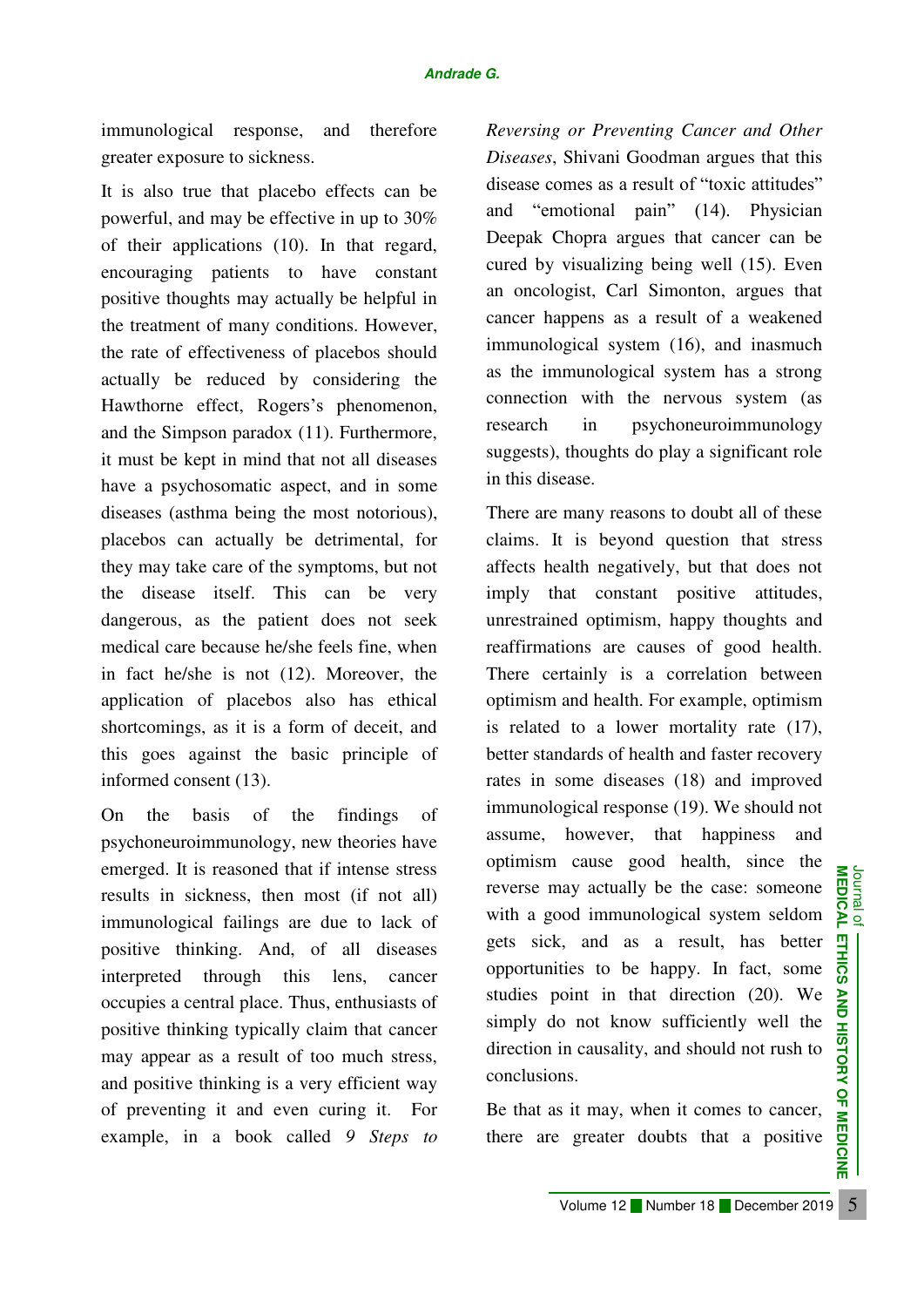attitude can cure it, or that even the immunological system is involved. If the latter theory were true, common sense would indicate that patients with HIV are at greater risk of developing cancer, since the HIV virus attacks the immunological system; likewise, chemotherapy would strengthen patients' immunological response. Both of these hypotheses are incorrect, and this points in the direction that the immunological system plays little role in cancer.

Thoughts and mental attitudes are even less relevant in the pathogenesis of cancer. Much has been made of alleged personality types being related to cancer (21), but this in fact has been debunked by more competent studies (22). Positive attitudes may be a factor in helping to cope with the burdens of cancer treatments, but they are not a factor in the treatment of cancer itself. These empirical data suggest that although the desirable effects of positive thinking on health may have some basis, this is not fully confirmed by science. In a scientific approach, promoters of positive thinking should follow a more cautious outlook, as the evidence is not entirely supportive of their claims.

## *Cancer and Positive Thinking*

**EXAMPLE 12 Number 18 December 2019**<br> **EXAMPLE 12 In principle, it makes sense to propressure thinking is a much-needed**<br>
in the treatment of cancer. Patients<br>
throughout the course of this diseas<br>
order to keep going, the In principle, it makes sense to propose that positive thinking is a much-needed resource in the treatment of cancer. Patients struggle throughout the course of this disease, and in order to keep going, they need to find some meaning in their experience. In fact, finding meaning in the face of adversity is an important predictor of survivability. Victor Frankl's famous memoir of his days in an

extermination camp, *Man's Search for Meaning*, makes a strong case that those who find meaning in things (even if they otherwise seem pointless), have greater probability of survival (23). That is why positive thinking has become such a major aspect of cancer treatment.

However, the way positive thinking is conducted with cancer patients has many ethical shortcomings. Very often, patients' autonomy is violated. Sadness and stress in the face of adversity is a normal response, yet cancer patients are usually overly pressured *not* to feel sad. Joy becomes an obligation, and the concept of "mandatory fun" has an uncanny totalitarian aspect: patients are deprived of their emotional autonomy, and are forced to feel in a particular way.

The result is typically that, apart from the burden of dealing with the stress of cancer and the side effects of its treatment, patients now have the additional stress of having to be positive all the time. If they fail to do so (and naturally, most of them do, given the state of their condition), they feel additional sadness, for failing to meet the expectations. Cancer patients are not allowed to have autonomy in their feelings, and they end up being conducted by others about how they should feel.

By having this autonomy removed, cancer patients are treated as underage subjects (precisely those that, in standard conditions, do not have autonomy). Barbara Ehrenreich went through this process as a cancer patient, and in her investigation of the positive thinking culture, she provides many examples of the infantilization of cancer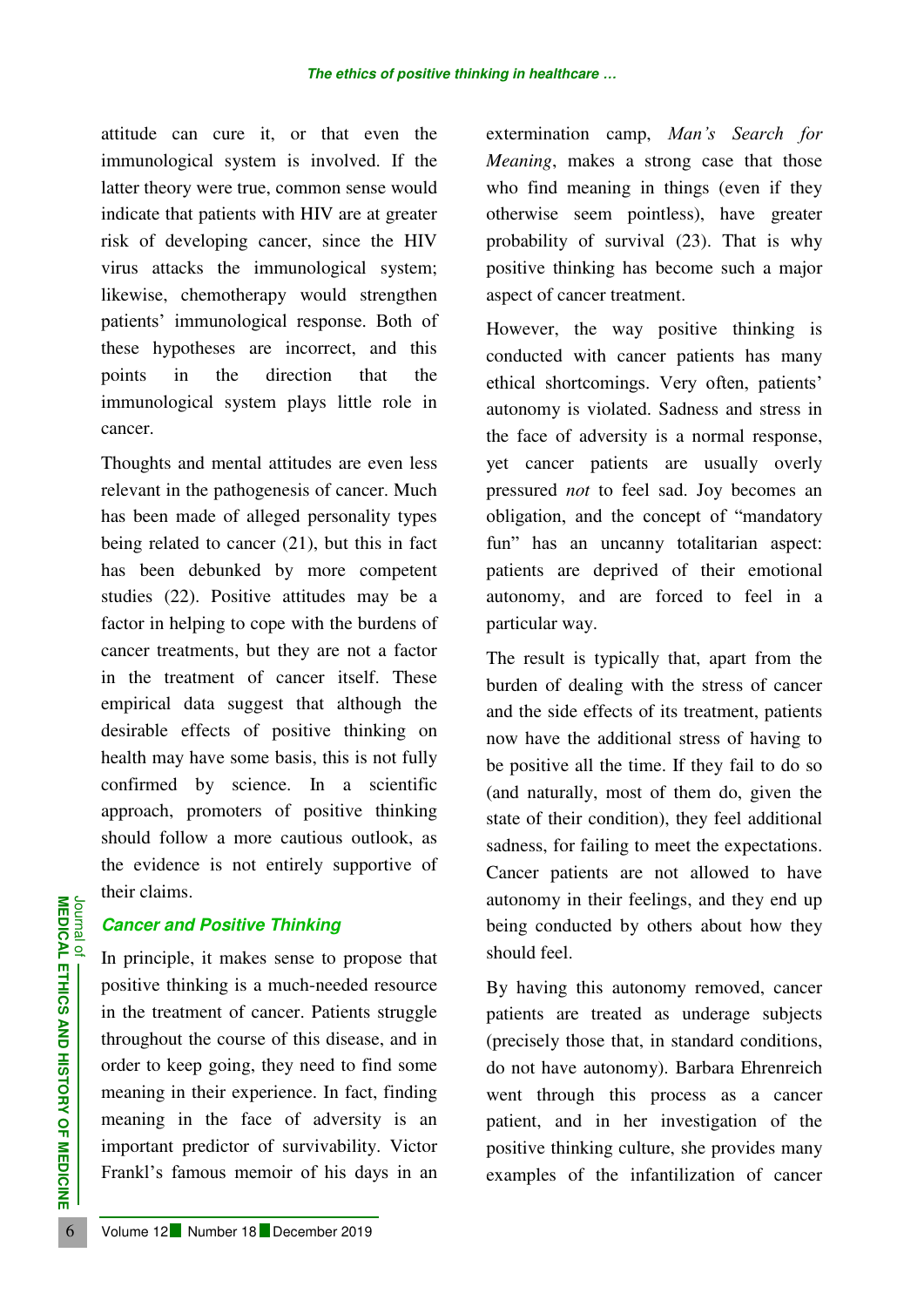patients (24). For example, breast cancer patients are offered pink ribbons and teddy bears, as objects to encourage positive attitudes. Other objects frequently distributed to breast cancer patients are boxes of crayons, pink objects, perfumes, body creams, and many other items typically reserved for children. Ehrenreich also makes the observation that this kind of infantilization is typical in breast cancer patients, but not in, say, prostate cancer patients. She therefore sees some patriarchal overtones in the positive thinking movement, arguing that men see female cancer patients as less than adults.

Positive thinking is frequently forced on cancer patients in the form of group therapy. Patients are encouraged to support each other by sharing their experiences and offering encouragement. Of course, there is nothing intrinsically wrong with this approach. However, the way these group therapies are framed makes it too invasive for the patient. The peer pressure coming from the group, overly encouraging the patient to keep a positive mind frame, ends up placing excessive stress on the patient, who feels that his/her sense of autonomy is eroded. In fact, there are studies that show that support groups do not increase survival rates amongst cancer patients (25). Even David Spiegel, who had originally published prominent research advocating support group therapy for the treatment of cancer, later on agreed that those therapeutically efforts offer no significant results, and concluded that cancer survival is not influenced by a patient's emotional status (26). In fact, there is hard data suggesting that women who see cancer as something positive (as in the title of one such book, *The Gift of Cancer*), end up having worse mental functioning  $(27)$ .

Group therapy for cancer patients has other ethical shortcomings. The positive thinking movement has made strides in the business world and in self-help literature. One particular persistent idea in those settings is the ostracization of negative people, as part of a strategy for positive thoughts. Self-help books frequently contain passages such as this one: "That may sound harsh, but the fact is that negative people do suck. They suck the energy out of positive people like you and me. They suck the energy and life out of a good company, a good team, a good relationship…. Avoid them at all costs. If you have to cut ties with people you've known for a long time because they're actually a negative drain on you, then so be it. Trust me, you're better off without them" (28). On the basis of this idea, cancer support groups occasionally opt to expel those patients that have metastasis (29). The rationale is that these patients bring too much negativity to the group, and thus represent a danger to it. It is not hard to see the ethical problems with these procedures. Patients with metastasis are unfairly discriminated against, which goes against the ethical principle of justice. Furthermore, they are abandoned and withdrawn from the group, precisely at the moment when they may need the greatest support.

This excessive emphasis on positive thinking amongst cancer patients often leads to physicians giving false assurances to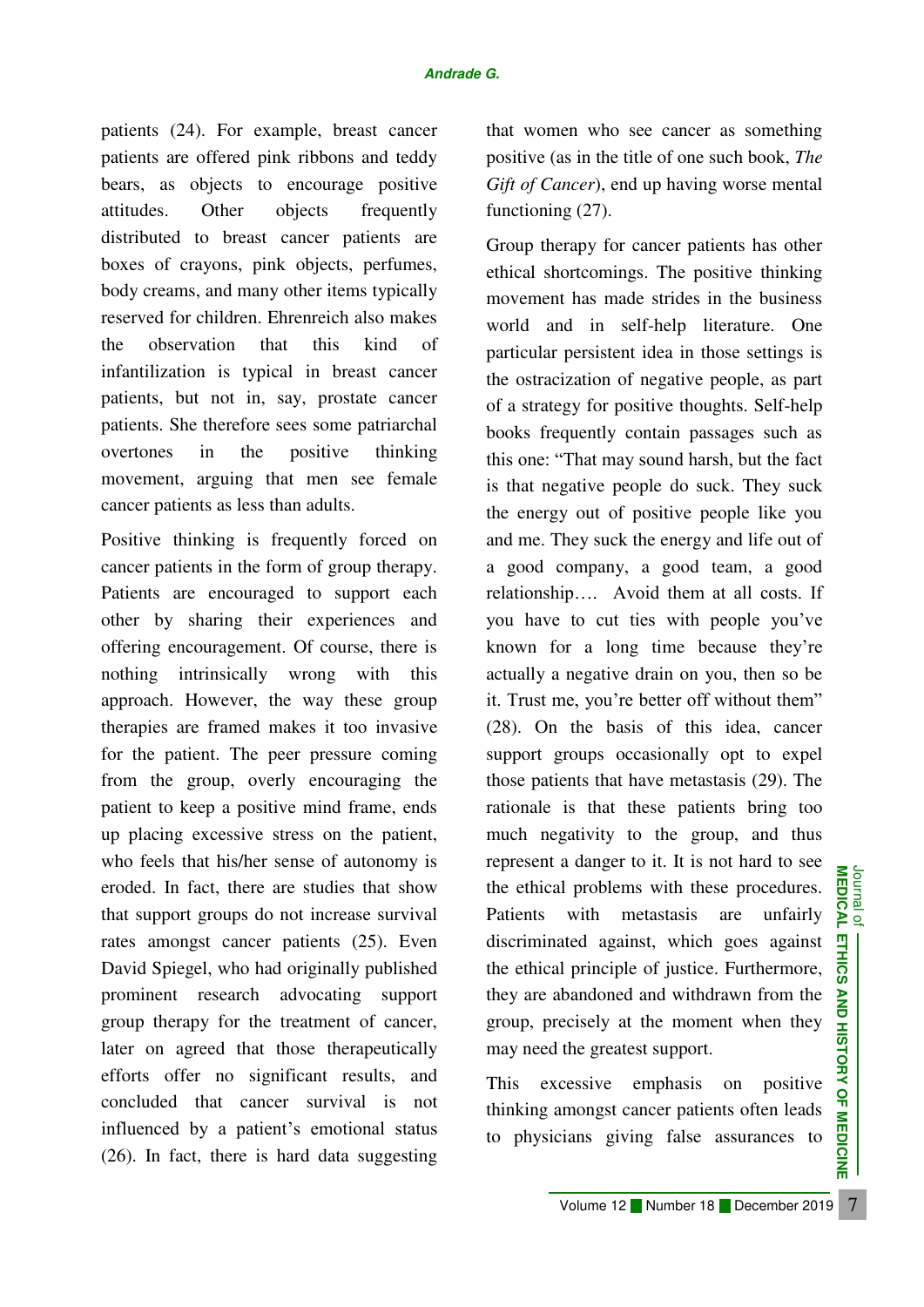patients. Again, this is ethically problematic, as false assurances violate the principle of autonomy by depriving the patient of a full opportunity for informed consent (30).

 More deeply unethical are those therapies that urge cancer patients to abandon conventional treatments and opt for alternative methods that rely entirely on positive thinking. The more radical varieties of positive thinking ultimately go back to the mind-over-matter approach of New Thought. One particularly recent trend in this movement is the so-called "law of attraction", made popular by the best-selling book and film, *The Secret.* According to this law, thoughts attract realities. Therefore, if someone is diagnosed with cancer, all he/she has to do is to think hard about getting better, and those thoughts have the power to attract health and make cancer go away. With this reasoning, no conventional therapy is needed.

**EXAMPLE 12 Number 18 December 2019**<br> **8 Analysis Colume 12 Number 18 December 2019**<br> **8 Analysis Colume 12 Number 18 December 2019**<br> **8 Analysis Colume 12 Number 18 December 2019**<br> **8 EXAMPLE 18 Number 18 December 201** Needless to say, the "law of attraction" is a form of very naïve magical thinking, which borders on being delusional. Parapsychologists have long been interested in studying how the mind may be able to move matter remotely (psychokinesis), but all studies have failed in coming up with evidence for these claims (31). As often happens with promoters of magical thinking in recent decades, these ideas are usually covered with a superficial veneer of scientific-sounding jargon. Thus, proponents of the "law of attraction" usually claim that quantum physics proves that the mind has the power to actualize thoughts via remote influences on matter. This is in fact a very misguided interpretation of quantum

## entanglement (32).

TV broadcaster Oprah Winfrey made sure *The Secret* would get massive readership. Eventually, many viewers decided to stop conventional treatment for curable cancer altogether based on the tenets of *The Secret*  (33). Most ethicists agree that alternative and folk medicine is mostly harmless, and therefore medical students are encouraged to respect patients' cultural worldviews. However, alternative medicine becomes a problem when it substitutes evidence-based treatments. Many alternative medicine treatments rely on positive thinking, and in some cases, patients are encouraged to abandon conventional treatments, so as to fully dedicate to think positive thoughts. Ryke Geerd Hamer's New Germanic Medicine was a movement that actively recommended patients to abandon sciencebased treatments in favor of mental cures (34). Hamer claimed that all diseases are controlled by the brain, and therefore their cure can be wholly mental. His approach to medicine was deeply unethical, and predictably, his medical license was removed, as many of his patients died from curable diseases. It is important, however, to understand that even if Hamer's approach was extreme, it was still embedded in positive thinking, and his case is an illustration of the unethical variants that unrestrained positive thinking can lead to.

One further ethical problem with excessive emphasis on positive thinking is that it ultimately leads to victim-blaming. Inasmuch as cancer can be cured with positive thoughts, if someone is not cured or "loses the battle", it must be because that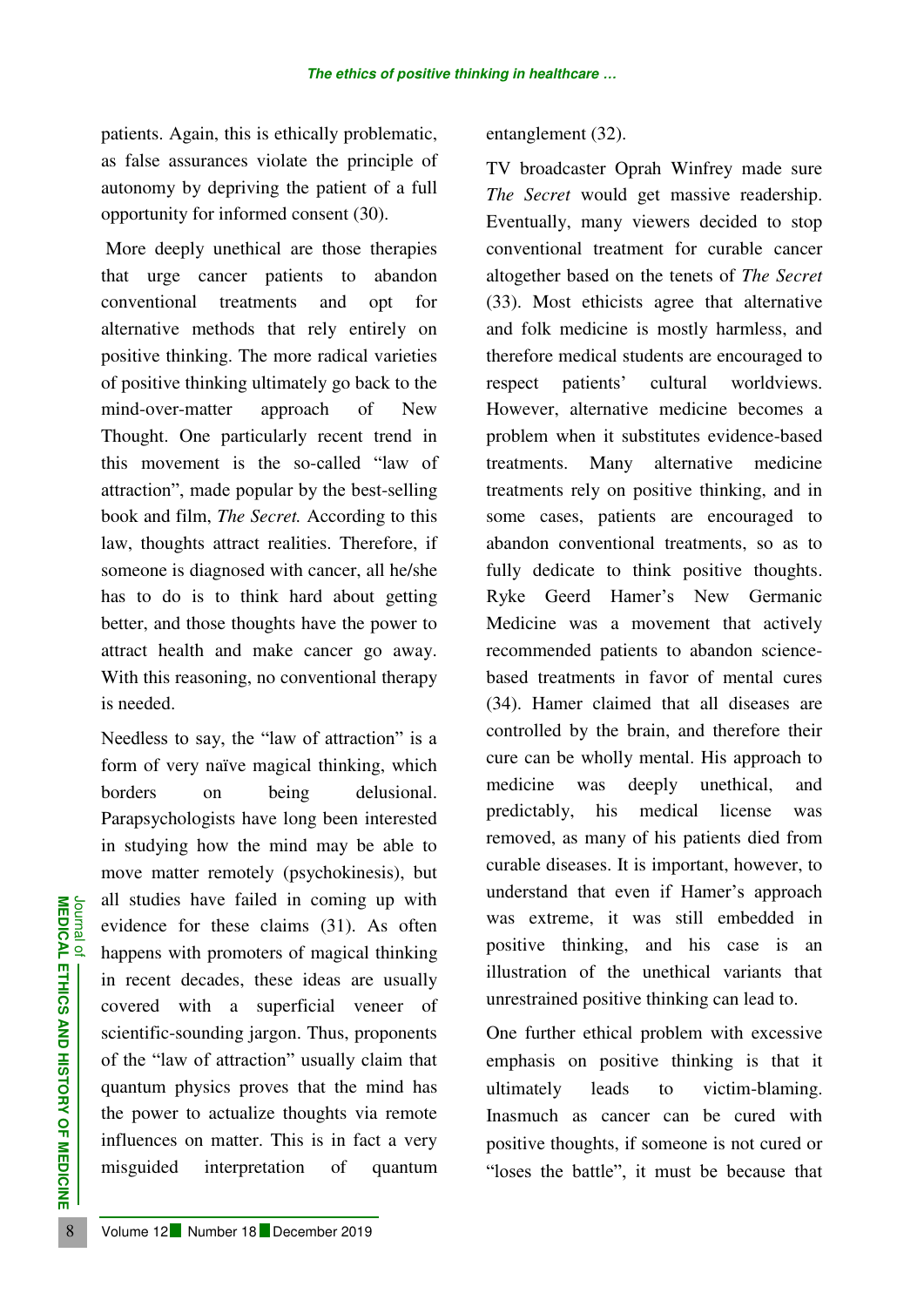#### *Andrade G.*

person did not try hard enough to affirm himself/herself, or envision a cure. Thanks to the work of Melvin Lerner, we now know that the "just world" bias is deeply enshrined in the human mind (35). According to this way of thinking, people usually think that everyone gets what they deserve: virtuous actions are rewarded in life, and bad deeds are punished with misfortunes. Even though this is a very popular way of thinking, let us not forget that it is a bias. Bad things happen to good people, and vice versa. Regrettably, *The Secret* does not even have a moral dimension: according to this book's thesis, disease comes, not necessarily to bad people, but to those who have not had positive thoughts. Ultimately, if they do not manage to get better, it is their own fault, for not wanting it and thinking about it hard enough. Extreme positive thinking eventually becomes a form of victim-blaming, and this is deeply unethical. As documented by Chaple et al., this kind of thinking leads to stigma and shame amongst patients, further adding to their unfortunate condition (36).

## *Positive Thinking and Mental Health*

In all the realms of healthcare, positive thinking has surely been the most enthusiastically upheld by mental healthcare providers. There is in fact a massive industry of books, films, seminars and even branding objects (caps, shirts, key chains, etc.) that repeat *ad nauseam* the tenets of New Thought and positive thinking, promising better results in terms of psychological wellbeing. This industry usually bypasses conventional approaches in psychotherapy

(psychodynamic, cognitive behavioral, humanistic), and aims for the procurement of products that allow people to cope on their own, simply by reading books or listening to tapes. It is thus called the "selfhelp" industry.

Barbara Ehrenreich acutely observes that since psychopharmacology has made impressive advances in the last two decades, psychologists feel the threat of being left without much to do in the treatment of mental health. Thus, they now have an agenda in pushing positive thinking as the last resource of talking cures, thus strengthening the self-help empire.

We know that despite massive revenues, the self-help industry has been deeply ineffective, as the millennial generation is experiencing higher rates of anxiety and depression compared to the previous generations (37). In fact, investigative journalist Steve Salerno discovered that the most likely reader of a self-help book is a person who had previously bought a similar book not long before (38). The self-help industry executives seem to be fully aware that their products are ineffective, but they Journal of<br>**MEDICAL** unethically remarket the same products over and over again, thus making huge profits. Indeed, self-help books are written in repetitive prose. Even during the heyday of  $\overline{Q}$ one of the best-selling self-help books of all time (Norman Vincent Peale's *The Power of Positive Thinking*), critics already noted that "…The chapters of his books could easily be transposed from the beginning to the middle, or from the end to the beginning, or from

믳

ND

**HISTORY OF MEDICINE**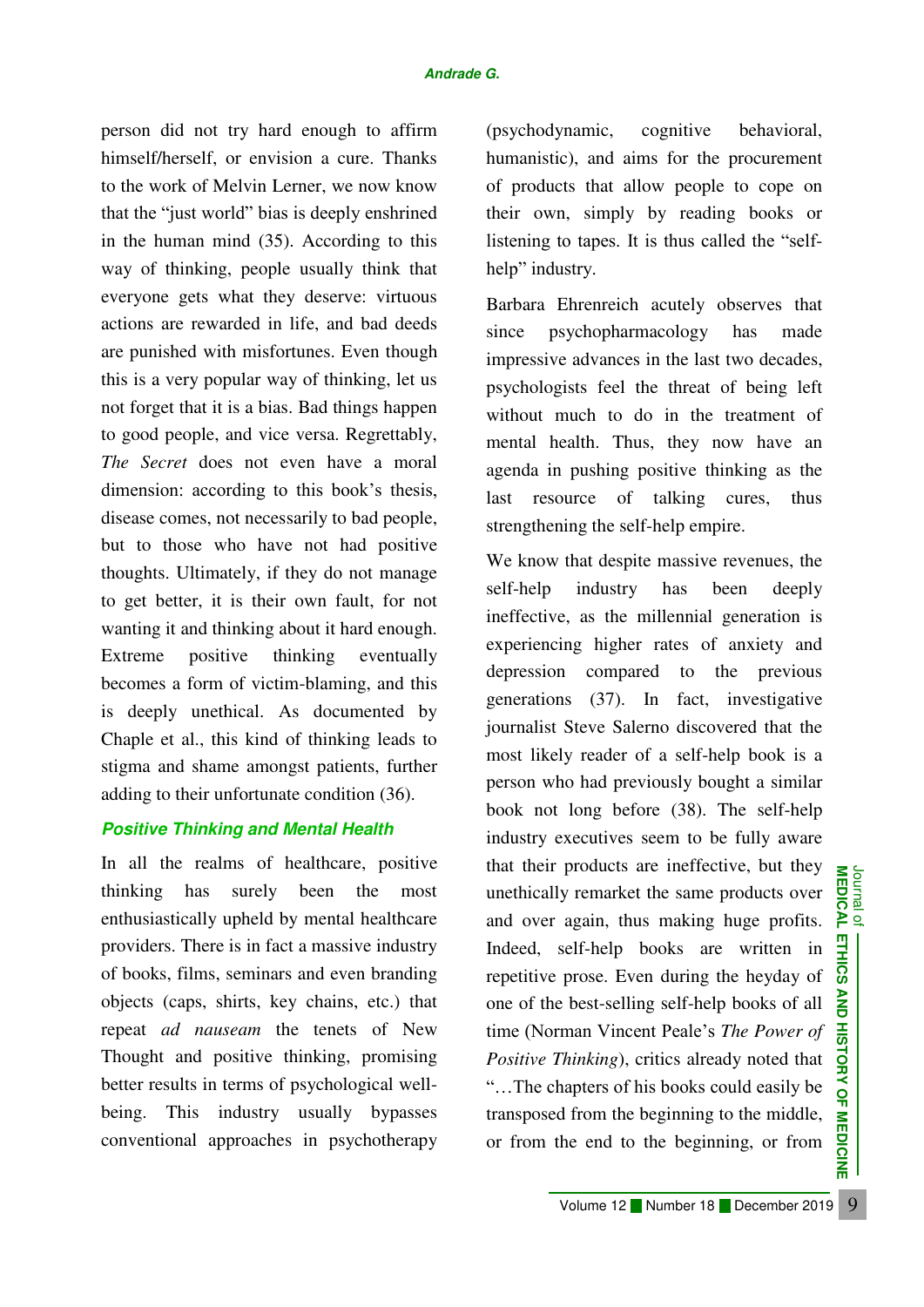one book to another. The paragraphs could be shuffled and rearranged in any order" (39). These books are notoriously simplistic, and require little engagement from readers. They thus unethically contribute to the dumbing down of society. In fact, some selfhelp authors such as Jeffrey Gittomer explicitly recommend readers *not* to read or watch news, because they are too negative (40). Needless to say, this kind of willful ignorance of current events is detrimental to the adequate education of society.

Admittedly, some sectors in academia have presented a more respectable form of positive thinking and self-help. The socalled "positive psychology" school, founded by Martin Seligman, purports to focus on the development of the positive aspects of life, and aspires to document the benefits of happiness and optimism in health and life in general (41).

Nevertheless, even positive psychology is not without its problems. For one, its concepts are too elusive. Happiness is never truly satisfactorily defined by scholars of positive psychology. Although Seligman's Authentic Happiness Inventory seems to have acceptable levels of validity and reliability (42), he purports to measure happiness in an equation which is illformulated (43).

**EXECUTE 10** Internation of Tevers of Vantion entired (42), he purports to happiness in an equation which formulated (43).<br>
Be that as it may, the truth is that thinking has its shortcomings in health as well. Positive ps Be that as it may, the truth is that positive thinking has its shortcomings in mental health as well. Positive psychology has been additionally criticized for pushing the agenda to pathologize grief. The *Diagnostic Statistical Manual (DSM-5*) opted to remove the grief exclusion in the diagnosis of major

depression, and this has met with strong criticism (44), for it places excessive pressure on patients to not feel sad, even when their loved ones have passed away.

Julie Norem has done extensive research documenting how some people may satisfactorily use pessimism as a defense mechanism. She proved how "individuals may sometimes use low expectations to cope with their anxiety so that it does not become debilitating… low expectations may help individuals negotiate risky situations by showing that interference with the defensive-pessimism strategy impairs performance" (45). Consequently, in people who use pessimism as an efficient defense mechanism, constant positive thinking may actually backfire, as subjects are left without a good resource to deal with anxiety.

In fact, Wood et al. have done important research showing that subjects who kept on making positive self-statements such as "I am a lovable person" or questioned the truth of that statement felt worse compared to those who did not repeat positive selfstatements or did not concentrate on the fact that it was true and false at the same time (46). The key aspect is self-esteem. Positive thinking may work better in subjects with higher self-esteem, but in those with lower self-esteem, positive thinking is counterproductive, as subjects easily come to realize that they are engaging in selfdeceit, and that leads to increased depression. In fact, hyper-optimism carries an additional risk of depression, for the hyper-optimist subject may not be adequately prepared in the event of a failure.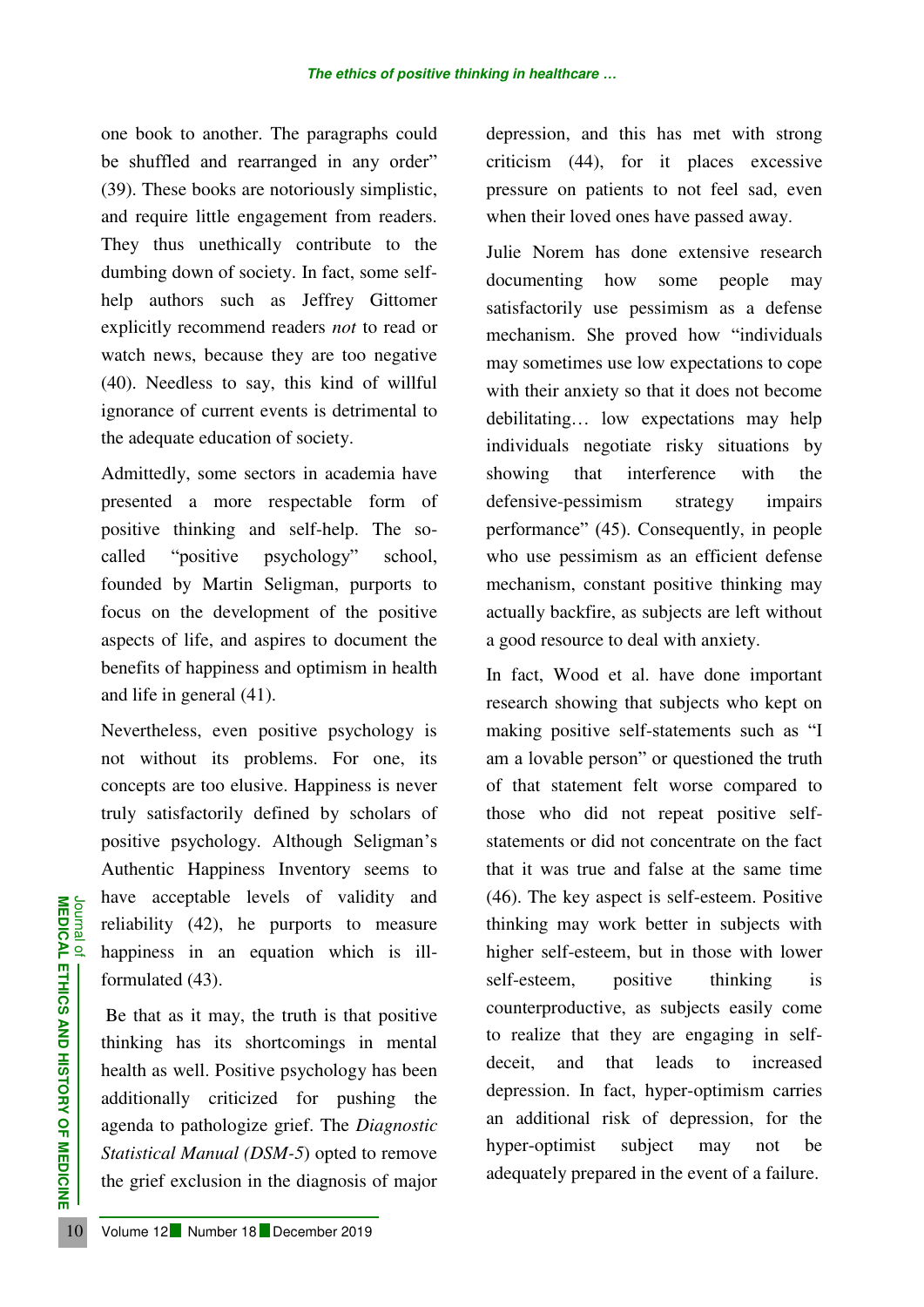Excessive positive thinking may also lead to overconfidence in doing tasks, and consequently to poor performance. For evolutionary reasons, stress has an important physiological function, i.e., warning of dangers via the sympathetic nervous system and the fight-or-flight reaction. Admittedly, it is true that our current living conditions are different from the African savannah in which most of human evolution took place, but some measure of stress is needed for everyday living. Per the Yerkes-Dodson law, we know that there is an empirical relationship between arousal and performance that becomes manifest as a curve, and while too much anxiety is prejudicial for performance, too little is prejudicial as well (47). Positive affirmations may induce too much relaxation in a task, which may consequently be poorly done. In this regard, a stronger critique of positive thinking is warranted.

In fact, we know that negative thinking can make people more analytical so that they will engage more in critical thinking. These are skills that are required for good functioning and adequate mental health. In a review study Joseph Forgas reports that "negative affect can improve memory performance, reduce judgmental errors, improve motivation, and result in more effective interpersonal strategies" (48). One study by Shigehiro Oishi documents that moderately happy people are more successful professionally and economically than extremely happy people (49).

Likewise, Von Helversen et al. found that

depressed subjects are better at decisionmaking (50). Daniel Kahneman has also done extensive studies showing that people may easily engage in optimism bias, and this may lead to a planning fallacy (thinking that tasks may require far less time), ultimately harming performance tasks (51). This may also have implications in physicians' performances: one particular study showed that this kind of bias can lead to medical errors, thus affecting healthcare as a whole (52). Of course, this does not imply that depression is a good thing by itself, but it does suggest that positive thinking must have limits, because unrestrained optimism can be very distorting.

Positive thinking has notorious prejudicial aspects in other areas related to healthcare. For example, overly positive people may neglect insurance coverage. People buy insurance thinking of adverse scenarios in advance. According to the "law of attraction", this would be a sure way of inviting catastrophe, and therefore should be avoided. In countries with socialized medicine this is not necessarily a big problem, but in countries with no socialized Journal of **AND MEDICAL ETHICS AND** medicine (such as the United States), this is a major hassle, for individuals that refused to think about adverse events may end up without adequate healthcare.

One study shows that people who do not buy health insurance prefer to spend money on things like alcohol and tobacco (53). Surely, in the short term both tobacco and alcohol propitiate happier thoughts and positive thinking than risk assessments. This is

**HISTORY OF MEDICINE**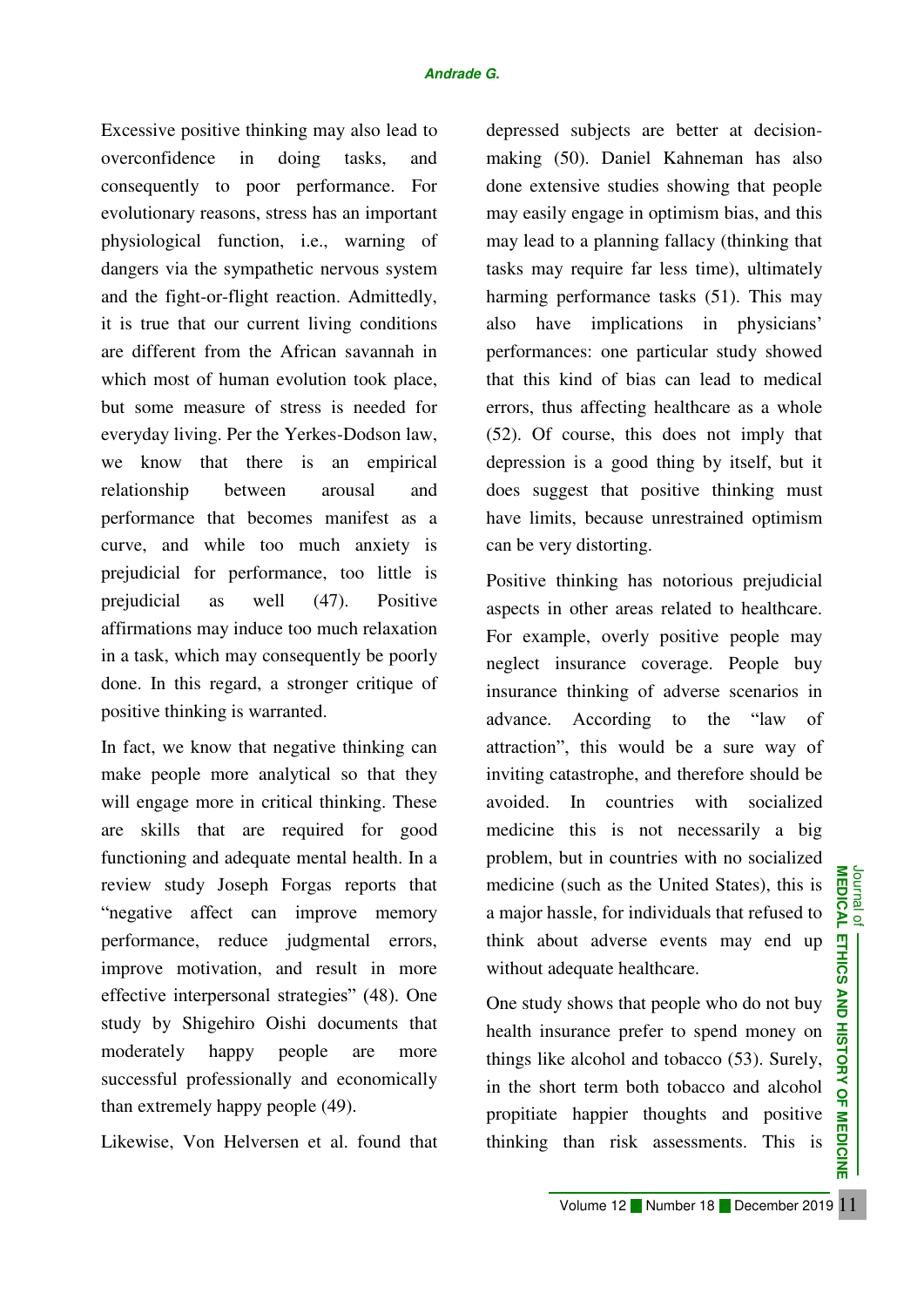related to the fact that positive thinking also tends to suspend delayed gratification. By insisting that one must pursue whatever makes one feel good in order to arouse positive thoughts, excessive positive thinking engages in a kind of destructive hedonism that completely disregards risks. It is thus no surprise that excessively optimistic people eat unhealthier foods (54) and have unprotected sex more often (55).

**EXECTED AND SUBDER CONCRETED ANOTEST CONCRETED AND SUBDER CONCRETED SUBDER CONCRETED SUBDER CONCRETED SUBDER CONCRETED SUBDER CONCRETED SUBDER CONCRETED SUBDER This excessive emphasis on conconconcumption and motivation t** Academic positive psychology aptly warns that money cannot buy happiness and positive psychology scholars often state that lottery winners ultimately revert to their original happiness levels (56)); however, the more popular variants of positive thinking do emphasize the value of conspicuous consumption. The positive thinking movement is closely associated with the motivational drive that prevails in the sales and business world, and accumulation and display of wealth is an important aspect of this association. Self-help classic books such as Wallace Wattles' *The Science of Getting Rich* or Napoleon Hill's *Think and Grow Rich* insist on using positive affirmations as a way of getting rich. Failing to be rich (and to show it, of course) would be an indication of poor mental habits (i.e., not enough positive thinking). This also seems to be the message of the so-called "prosperity theology", although with a religious twist: being rich is an indication of God's favor, and therefore people must strive to be rich through positive thinking.

This excessive emphasis on conspicuous consumption and motivation to accumulate wealth can lead to very dysfunctional

behaviors that ultimately result in impaired mental health. There is great self-entitlement in self-help literature and the positive thinking movement as a whole. For example, in the film version of *The Secret*, a woman desires a necklace exhibited in a store; she then concentrates on the thought of getting it and, lo and behold, the film shows her wearing it. We may be left wondering whether she robbed the store, just to accomplish her dreams. Motivational literature typically exhorts to go beyond limits; unfortunately, this may occasionally include going beyond moral limits.

 Excessive positive thinking also carries the risk of isolating subjects. For example, the self-help book *Secrets of the Millionaire Mind* recommends getting rid of negative people (57). It provides no opportunity whatsoever to improve relationships with negative people. Obviously, this kind of thinking induces divorce and straining of relationships with some people, just because they happen to not be as positive.

# **Conclusion**

Apart from the ethical shortcomings of positive thinking that directly affect patients, there are wider prejudicial effects in healthcare. Given its reliance on magical thinking (i.e., the "law of attraction"), the self-help industry incentivizes alternative medicine, and this has ethical problems of its own (58). Products that promote self-help and positive thinking are not effective, even though they constantly claim positive results. This kind of deceit is deeply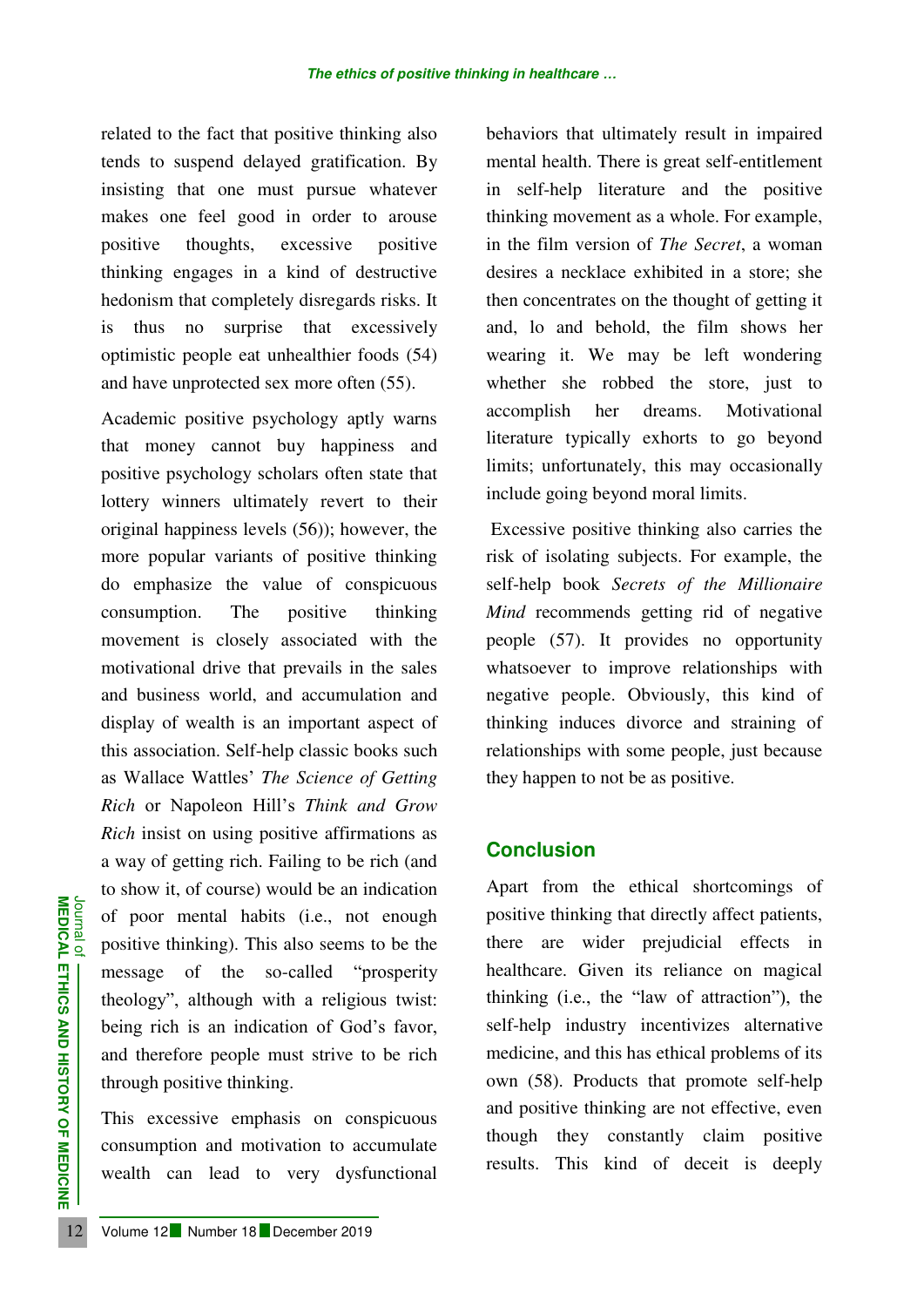### unethical as well.

There are also concerns with positive thinking that go beyond healthcare. Excessive positive thinking may affect society in many ways, and this may ultimately lead to harmful epidemiological affects. For example, Ehrenreich makes a convincing case that the 2008 global financial collapse was deeply influenced by excessive optimism from brokers and bankers. Likewise, Makridakis and Moleskis aptly document how positive illusions facilitate wars, since politicians are too confident of victory and undermine risks (59), and that itself also leads to problems of public health.

None of this implies that one must assume a Schopenhauerian pessimism, and recommend it to patients in health practice. Happiness is important, and indeed, it can be sought. When it is achieved, happiness can certainly lead to better health. However, ancient philosophers long knew about the so-called "paradox of hedonism": the more one tries to find pleasure, the less one finds it. Ethicists frequently warn that happiness cannot be sought directly (60). This is not entirely true, as for instance according to William James' facial feedback hypothesis, smiling constantly does bring about greater happiness, and Botox injections may even be a treatment for depression (61). But it is important to note that this is about *doing*  things to be happier, not just having positive thoughts and being irrationally optimistic, in the vain hope that thoughts will magically attract good things.

Be that as it may, the kind of happiness that is sought should also be based on a deeper philosophical insight. John Stuart Mill was certainly no pessimist, and his utilitarian philosophy is wholly about happiness and pleasure. But he was onto something when he argued that it is "better to be Socrates than a fool satisfied" (62); i.e., happiness is important, but what we should be after is a kind of higher and sublime happiness. Unfortunately, positive thinking induces more conspicuous consumption, as in selfhelp guru Marianne Williamson's infamous "seek ye the Kingdom of Heaven, and the Maserati will get here" (63).

As Barbara Ehrenreich wisely points out, the alternative to positive thinking is not negative thinking, but rather realism. The world can be a nice place, but in those instances when it is not, it is pointless to delude ourselves and believe that just by thinking it is a good place, it will become so. This applies to patients and health practitioners, as adequate treatments come with adequate diagnoses, but positive thinking runs the risk of dispensing with them. To sum up, wishful thinking is a common logical fallacy, and it should be avoided.

 Likewise, ethics requires that patients be given the right to be sad. Urging people to be happy in the face of tragedy is a very oppressive act. Voltaire's contempt for Leibniz's optimism was precisely a protest against the insensitivity of people who believed they had found meaning and joy in things such as the 1755 Lisbon Earthquake.

13 **MEDICINE 14 ISTORY OF MEDICINE** Volume 12 Number 18 December 2019 13

AND

**HISTORY OF MEDICINE**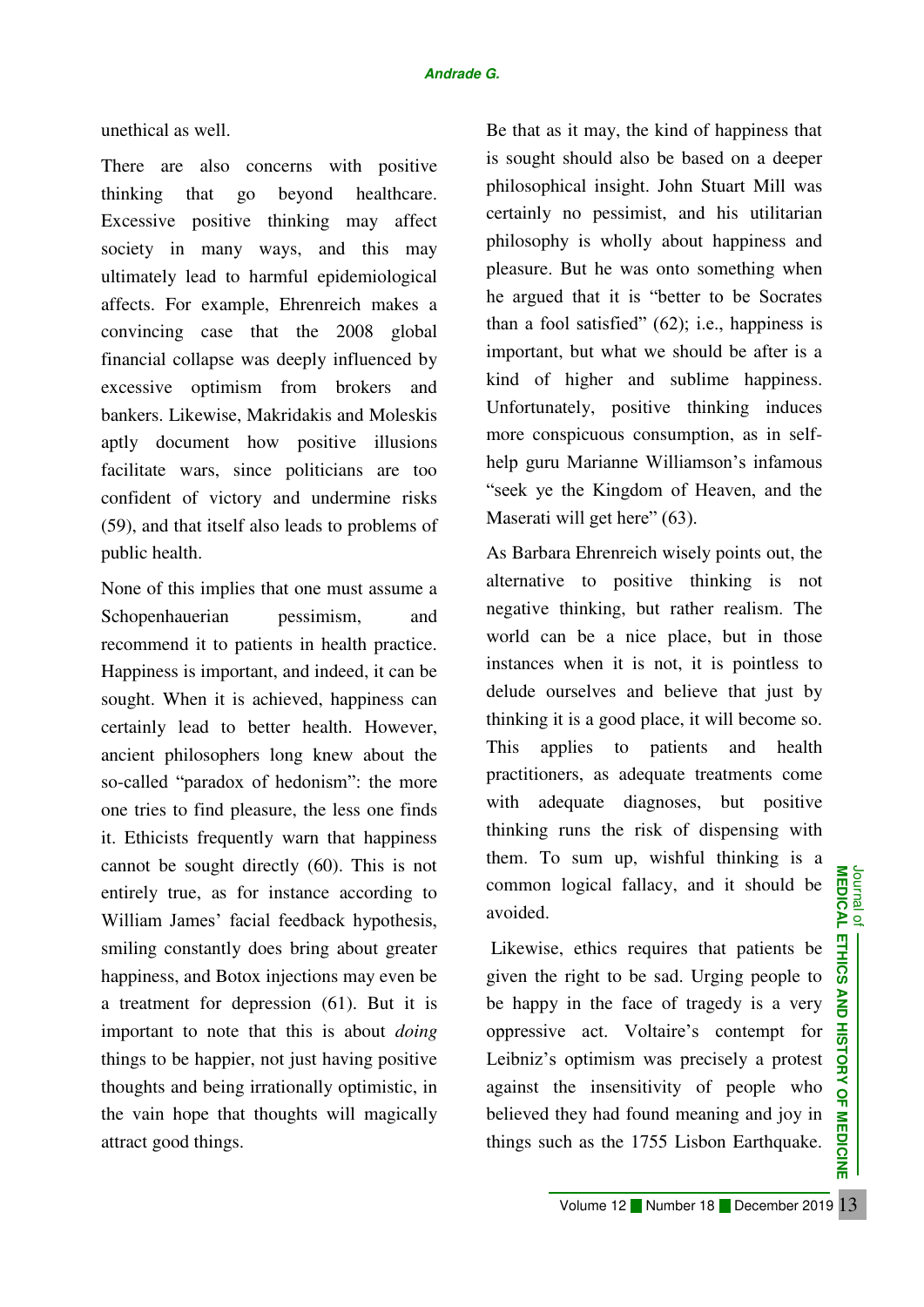Voltaire demanded more empathy from people, so they could understand what sufferers go through. Medical ethics require the same from health practitioners.

# **Conflict of Interests**

The author declares that there is no conflict

of interests.

# **Acknowledgements**

The author wishes to acknowledge Ajman University for providing the bibliographic resources in order to carry out this research.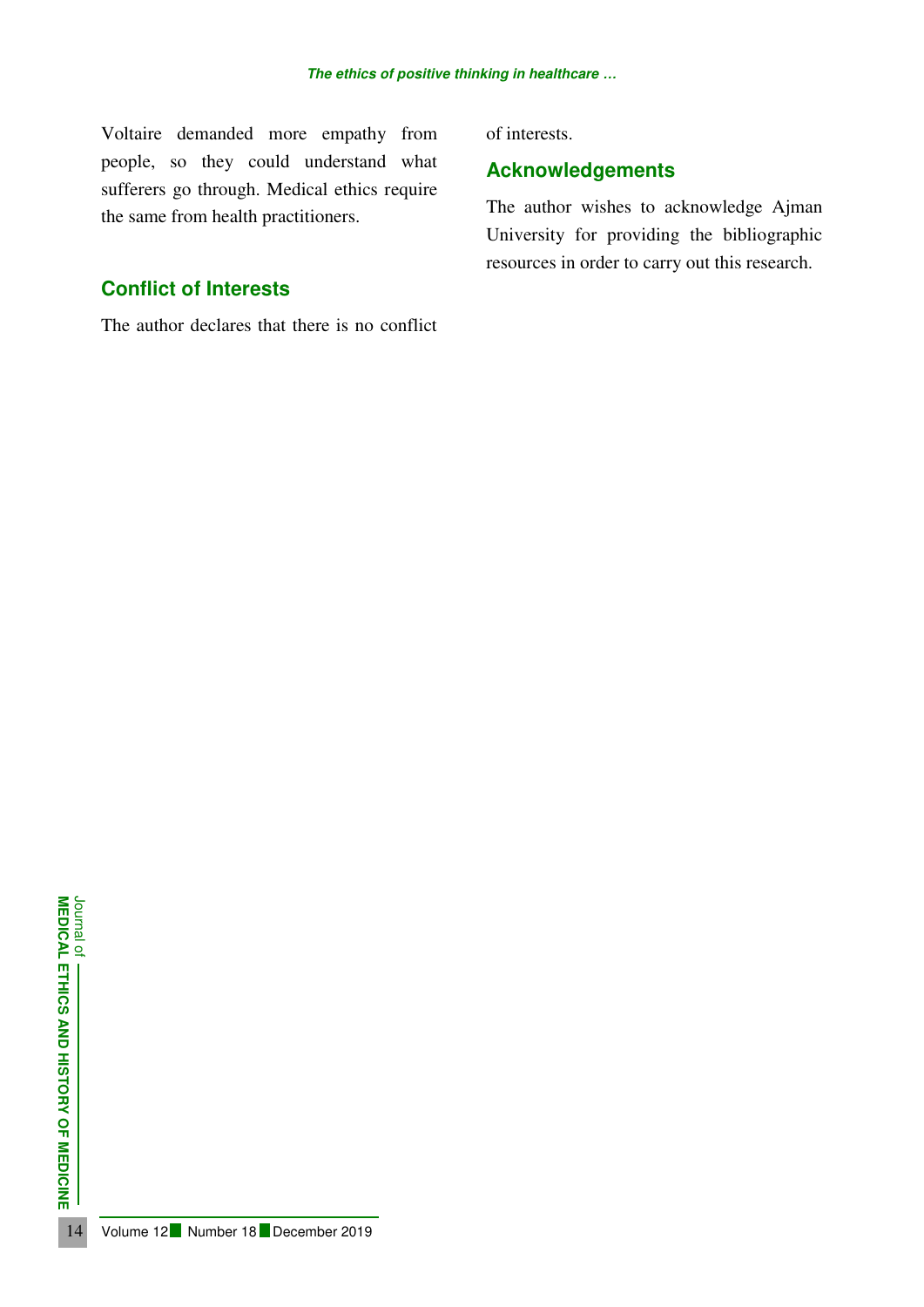# **References**

- 1. Schopenhauer A. On the vanity of existence. [cited 2019 December]; Available from: https://en.wikisource.org/wiki/On\_the\_Vanity\_of\_Existence
- 2. Benatar D. Better to Never Have Been: The Harm of Coming into Existence. UK: Oxford University Press; 2008, p. 1.
- 3. Leibniz GW. Theodicy. USA: Echo Library; 2008.
- 4. Haller JS. The History of New Thought: From Mind Cure to Positive Thinking and Prosperity Gospel. USA: Swedenborg Foundation Publishers; 2012.
- 5. Collins G. Cosmopsychology: The Psychology of Humans as Spiritual Beings. USA: Xlibris; 2009, p. 471.
- 6. Gray J. Voltaire: The Great Philosophers. USA: Routledge. 1999.
- 7. Vyse SA. Believing in Magic: The Psychology of Superstition. UK: Oxford University Press; 2000.
- 8. Jackson M. The Age of Stress: Science and the Search for Stability. UK: Oxford University Press; 2013.
- 9. Daruna JH. Introduction to Psychoneuroimmunology, 2<sup>nd</sup> ed. USA: Academic Press: 2012.
- 10. Shapiro A, Shapiro E. The Powerful Placebo: From Ancient Priest to Modern Physician. USA: John Hopkins University Press; 2000.
- 11. Hall H. Placebo, are you there? [cited 2019 December]; Available from: https://sciencebasedmedicine.org/placebo-are-you-there/
- 12. Lipson P. Asthma, placebo, and how not to kill your patients. [cited 2019 December]; Available from: https://sciencebasedmedicine.org/asthma-placebo-and-how-not-to-killyour-patients/
- 13. Blease C, Colloca L, Kaptchuk T. Are open-label placebos ethical? informed consent and ethical equivocations. Bioethics. 2016; 30 (6): 407-14.
- 14. Goodman S. 9 Steps for Reversing or Preventing Cancer and Other Diseases. USA (Newburyport): Weiser Publication; 2004.
- 15. Chopra D. Quantum Healing. USA (New York): Bantam; 1990.
- 16. Simonton OC, Creighton J, Simonton SM. Getting well again. USA (New York): Bantam; 1992.
- 17. Giltay EJ, Geleijnse JM, Zitman FG, Hoekstra T, Schouten EG. Dispositional optimism and all-cause and cardiovascular mortality in a prospective cohort of elderly Dutch men and women. Arch Gen Psychiatry. 2004; 61(11): 1126-35.
- 18. Lamers SM, Bolier L, Westerhof GJ, Smit F, Bohlmeijer ET. The impact of emotional wellbeing on long-term recovery and survival in physical illness: a meta-analysis. J Behav Med.2012; 35(5): 538-47.
- 19. Rasmussen H, Scheier M & Greenhouse J. Optimism and psysical health: a meta-analytic review. Ann Behav Med.2009; 37(3): 239-56.
- 20. Ong AD, Mroczek DK, Riffin C. The health significance of positive emotions in adulthood and later life. Soc Personal Psychol Compass. 2011; 5(8): 538-51.
- 21. Eskelinen M, Ollonen P. Assessment of 'cancer-prone personality' characteristics in healthy study subjects and in patients with breast disease and breast cancer using the commitment questionnaire: a prospective case-control study in Finland. Anticancer Res.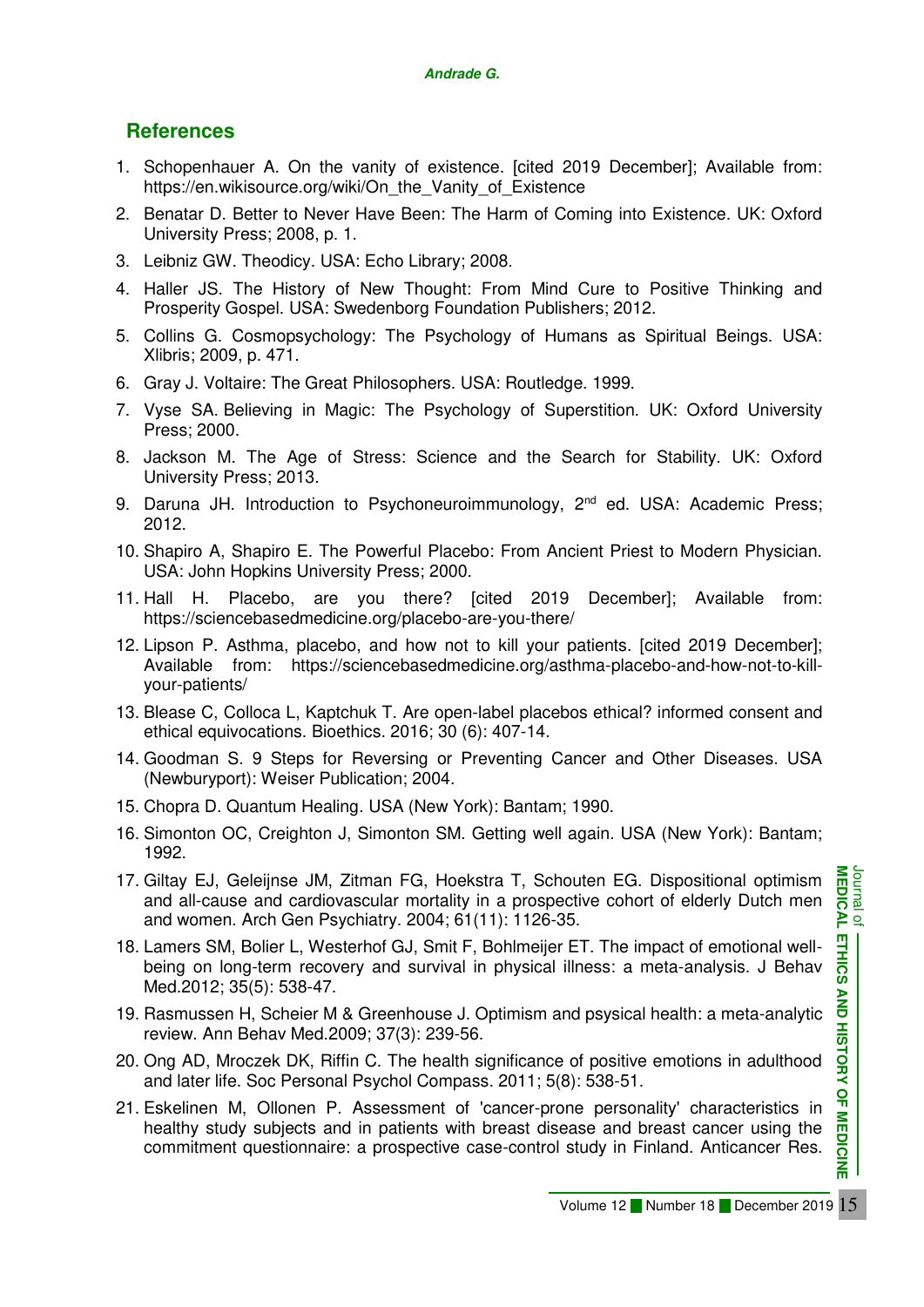.2011; 31(11): 4013-7.

- 22. Beyerstein BL, Sampson WI, Stojanovic Z, Handel J. Can mind conquer cancer? In; S. Della Sala, ed. Tall Tales about the Mind and Brain: Separating Fact from Fiction. UK (Oxford): Oxford University Press; 2007.
- 23. Frankl VE. Man's Search for Meaning. USA (Boston): Beacon Press. 2006.
- 24. Ehrenreich B. Bright Sided: How the Relentless Promotion of Positive Thinking Has Undermined America. USA (New York): Metropolitan Press; 2009.
- 25. Coyne JC, Stefanek M, Palmer SC. Psychotherapy and Survival in Cancer: The Conflict between Hope and Evidence. Psychol Bull. 2007; 133(3): 367-94.
- 26. Molnar A. Cancer survival is not influenced by a patient's emotional status. [cited 2019 Available from: http://www.bio-medicine.org/medicine-news-1/Cancersurvival-is-not-influenced-by-a-patients-emotional-status-4214-1/
- 27. Tennet H, Affleck G. Benefit finding and benefit reminding. In: Snyder CR, Lopez SJ, eds. Handbook of Positive Psychology. UK: Oxford University Press; 2003.
- 28. The new reference should be:
- 29. King S. Pink Ribbons Inc.: Breast cancer activism and the politics of philanthropy. International Journal of Qualitative Studies in Education. 2004; 17(4), 473-92.
- 30. Segal JZ. Breast cancer narratives as public rhetoric: genre itself and the maintenance of ignorance. Linguistics and The Human Sciences. 2007; 3(1).
- 31. Punjani NS, Bhanji SM, Mehgani ST, Shah M. Health care Ethics- Am I Dying. International Journal of Endorsing Health Science Research. 2014; 2(1): 28-30.
- 32. Kurtz P. The Transcendental Temptation. USA (New York): Prometheus; 2013.
- 33. Novella S. The Skeptics' Guide to the Universe: How to Know What's Really Real in a World Increasingly Full of Fake. USA (New York): Grand Central Publishing; 2018.
- 34. Gravois J. Think negative! [cited 2019 December]; Available from: https://slate.com/culture/2007/05/dear-oprah-please-stop-promoting-the-secret.html
- 35. Andrade G. Ryke Geerd Hammer and the dangers of positive thinking. [cited 2019 December]; Available from: https://www.prindlepost.org/2017/07/ryke-geerd-hamerdangers-positive-thinking/
- 36. Lerner M. The Belief in a Just World: A Fundamental Delusion. USA (New York): Springer; 1980.
- 37. Chapple A, Ziebland S, McPherson A. Stigma, shame, and blame experienced by patients with lung cancer: qualitative study. BMJ. 2004; 328(7454): 1470.
- 38. Hidaka B. Depression as a disease of modernity: explanations for increasing prevalence. J Affect Disord. 2012; 140(3): 205-14.
- 39. Salerno S. Sham: How the Self Help Movement Made America Helpless. USA (New York): Crown Forum; 2005.
- 40. George CVR. God's Salesman: Norman Vincent Peale and the Power of Positive Thinking, 2nd ed. USA: Oxford University Press; 2019.
- 41. Gittomer J. How to get Sh\*t Done: The Ultimate Guide to Productivity, Procrastination, and Profitability. USA (New York): Wiley; 2019.
- 42. Seligman MP. Flourish: A New Understanding of Happiness and Well-being. USA (New York): Atria Books; 2012.
- **EXAMPLE 16 SAMPLE 16 SAMPLE 12 Number 18 December 2019**<br> **16 Volume 12 Number 18 December 2019**<br> **16 Volume 12 Number 18 December 2019**<br> **16 Number 18 December 2019**<br> **16 Number 18 December 2019**<br> **16 Number 18 December 2** 43. Proyer RT, Gander F, Wellenzhon S, Ruch W. The authentic happiness inventory revisited: addressing its psychometric properties, validity, and role in intervention studies. Journal of Well-being Assessment. 2017; 1(1-3): 77-96.
	- 44. Power M. Understanding Happiness: A Critical Review of Positive Psychology. USA (New